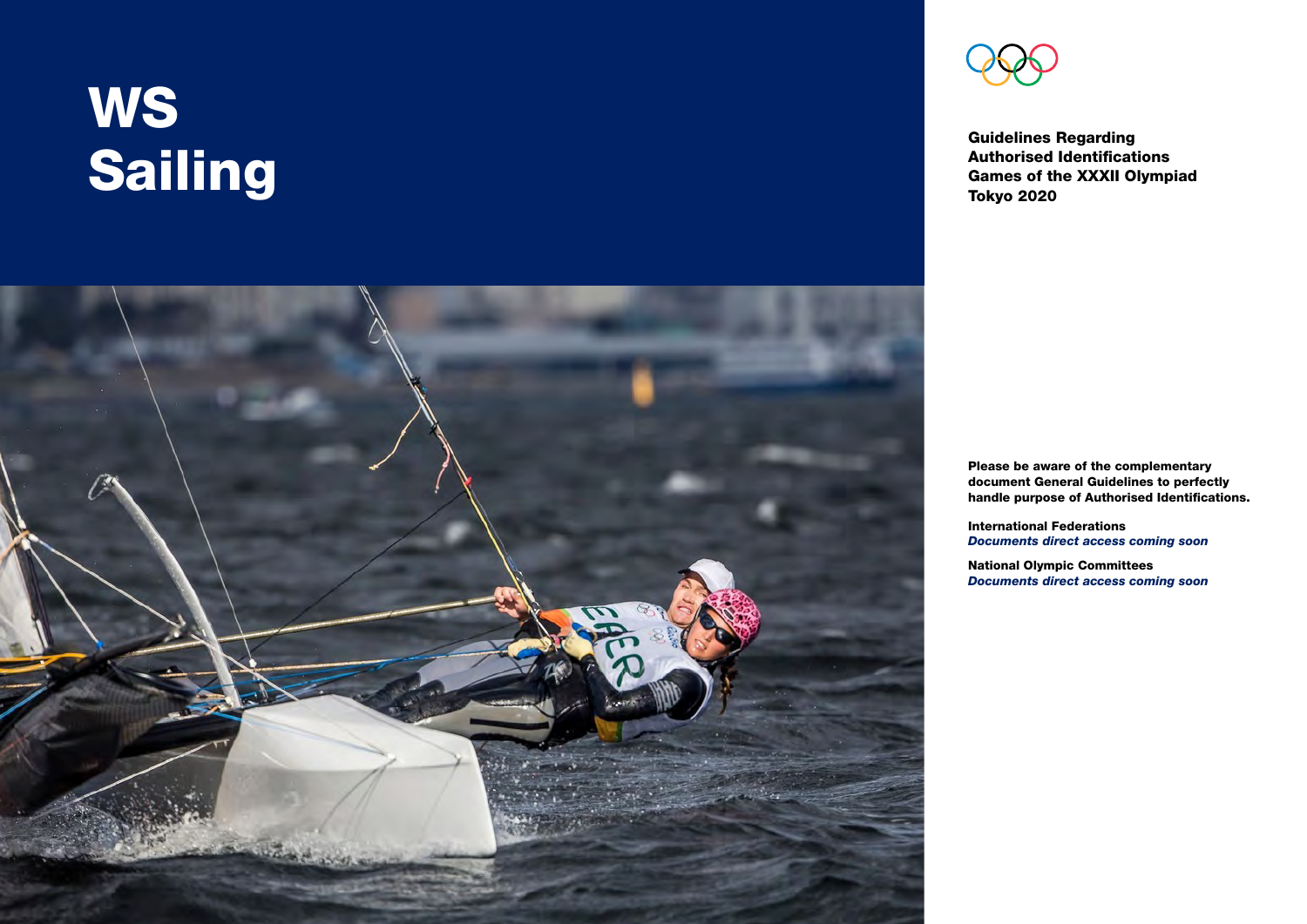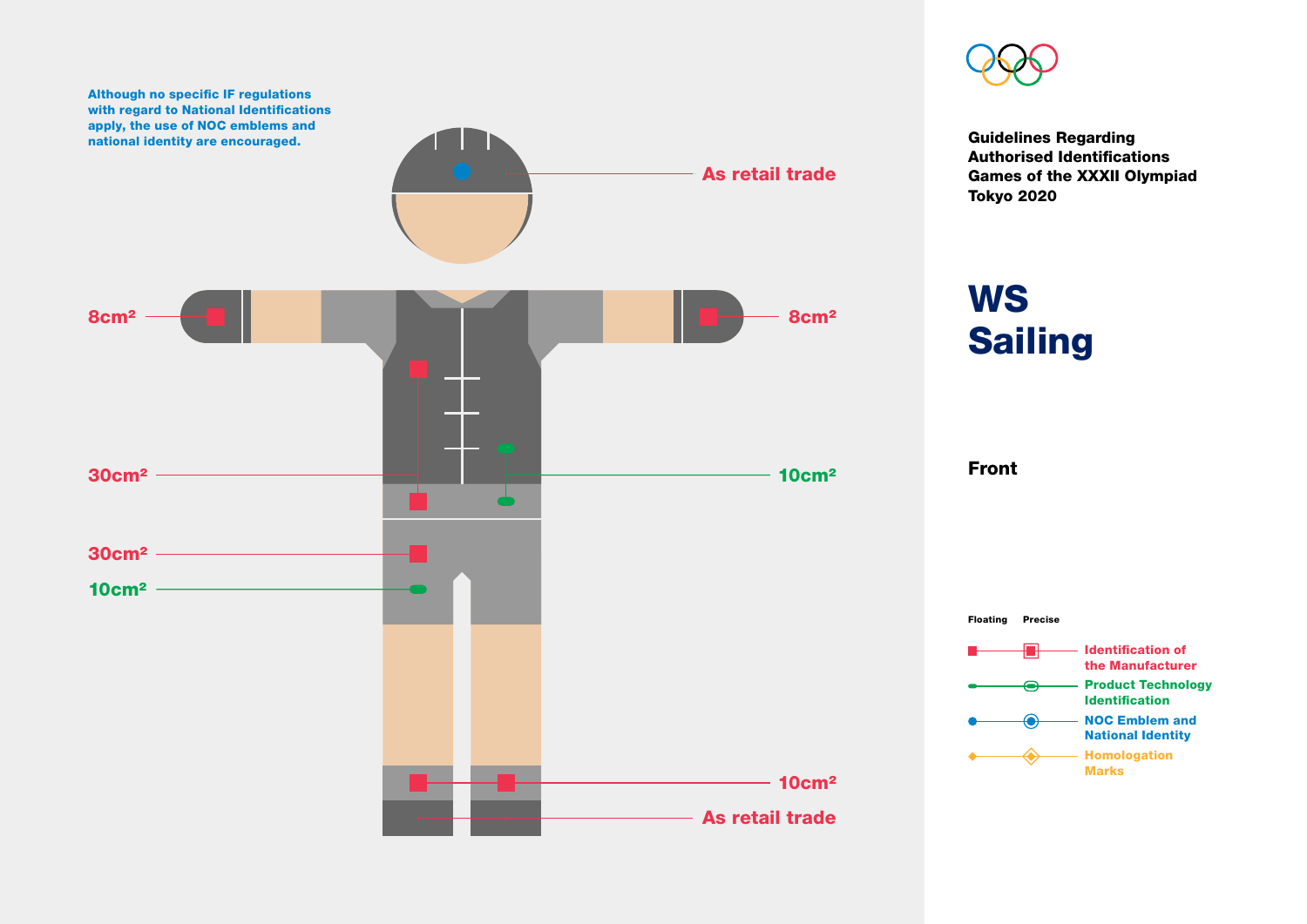### Application of Guidelines regarding Authorised Identifications

#### **Clothing**

| <b>Jacket</b>         | One Identification of the Manufacturer [I] per clothing item will be   |
|-----------------------|------------------------------------------------------------------------|
| <b>Pants/Trousers</b> | permitted, to a maximum size of 30cm <sup>2</sup> .                    |
| T-shirt/Shirt/        | One additional Product Technology Identification [-] will be permitted |
| <b>Singlet/Vest</b>   | per clothing item, to a maximum size of 10cm <sup>2</sup> .            |
| Life jacket           |                                                                        |
| Impact vest           |                                                                        |



Guidelines Regarding Authorised Identifications Games of the XXXII Olympiad Tokyo 2020

### **WS** Sailing

#### Sport Equipment

| <b>Trapeze</b><br><b>Safety harness</b><br><b>Helmet</b> | May carry the Identification of the Manufacturer as generally used on<br>products sold through the retail trade during the period of 6 months<br>or more prior to the Games subject to the WS Advertising Code which<br>limit the frequency and location of the Identification of the Manufacturer.                                      |
|----------------------------------------------------------|------------------------------------------------------------------------------------------------------------------------------------------------------------------------------------------------------------------------------------------------------------------------------------------------------------------------------------------|
| <b>Sails</b>                                             | Sails may carry the Identification of the Manufacturer as generally<br>used on products sold through the retail trade during the period of<br>6 months or more prior to the Games, subject to the WS Advertising<br>Code Regulations 20.4 and 20.7, which limit the frequency and location<br>of the Identification of the Manufacturer. |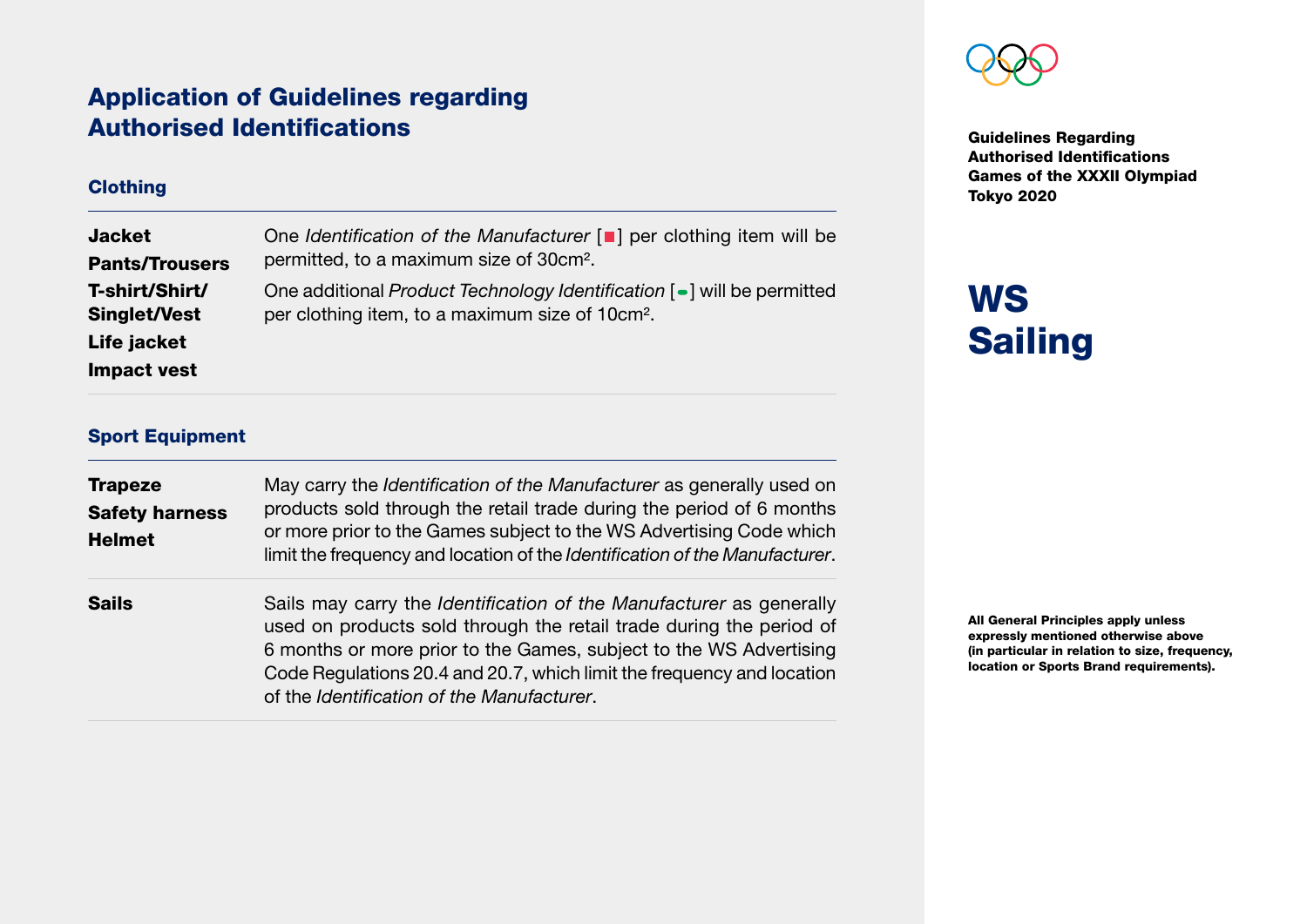#### Sport Equipment

| <b>Boats</b>       | Boats and their equipment may carry the Identification of the Manufac-<br>turer (or designer/builder) as generally used on products sold through the<br>retail trade during the period of 6 months or more prior to the Games,<br>subject to the WS Advertising Code Regulations 20.4 and 20.7, which<br>limit the frequency and location of the Identification of the Manufacturer. |
|--------------------|--------------------------------------------------------------------------------------------------------------------------------------------------------------------------------------------------------------------------------------------------------------------------------------------------------------------------------------------------------------------------------------|
| <b>Accessories</b> |                                                                                                                                                                                                                                                                                                                                                                                      |
| <b>Socks</b>       | One Identification of the Manufacturer $\lceil \blacksquare \rceil$ will be permitted per item,<br>to a maximum size of 10cm <sup>2</sup> .                                                                                                                                                                                                                                          |
| <b>Headgear</b>    | One Identification of the Manufacturer will be permitted per item, to a<br>maximum size of 10cm <sup>2</sup> or two Identifications of the Manufacturer, to<br>a maximum size of 5cm <sup>2</sup> each, placed above each ear.                                                                                                                                                       |
| <b>Towel</b>       | No Identification of the Manufacturer will be permitted.                                                                                                                                                                                                                                                                                                                             |
| <b>Gloves</b>      | One Identification of the Manufacturer $\lceil \blacksquare \rceil$ will be permitted per item,<br>to a maximum size of 8cm <sup>2</sup> .                                                                                                                                                                                                                                           |
| <b>Eyewear</b>     | May carry the Identification of the Manufacturer as generally used on<br>products sold through the retail trade during the period of 6 months<br>or more prior to the Games, with the Identifications permitted on the<br>lenses so long as such identifications are tone-on-tone, engraved into<br>the lens, and is not deemed as conspicuous by the IOC.                           |



Guidelines Regarding Authorised Identifications Games of the XXXII Olympiad Tokyo 2020

### **WS** Sailing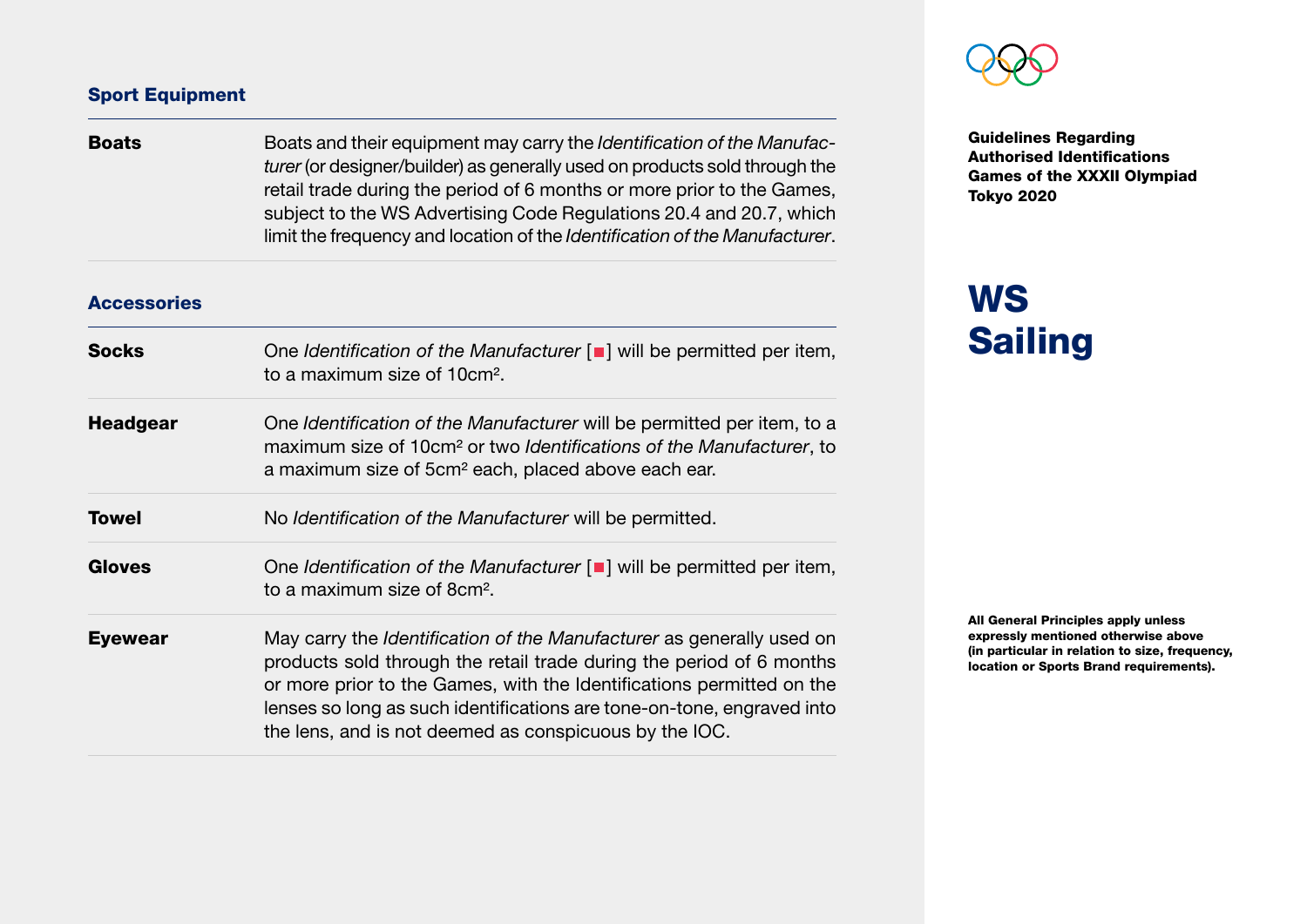#### **Accessories**

**Bag** One *Identification of the Manufacturer* per item will be permitted, not greater than 10% of the surface are of the item, to a maximum size of 60cm².

#### Shoes/Footwear

**Shoes** All footwear items may carry the *Identification of the Manufacturer* as generally used on products sold through the retail trade during the period of 6 months or more prior to the Games.

#### Additional IF Specifications

The following IF technical requirements apply in relation to the General Guidelines:

#### Section 8 · Third Party Identifications (athlete names)

No names of athletes allowed on items, section 8 of the General Guidelines applies.

#### Section 10 · NOC Emblems and National Identity

National flags, which are supplied by the OCOG, shall be applied to the Laser, Laser Radial, 470, 49er, 49erFX, Finn, RS:X and Nacra 17 equipment – as per the WS Equipment Regulations for the 2020 Olympic Sailing Competition.

Helmets are permitted to display the national flag and National Identifications of the athlete  $\lceil \bullet \rceil$ – as per the WS Equipment Regulations for the Olympic Games Tokyo 2020 Sailing Competition.

For clothing, no IF specific limitations with regard to National Identifications apply.

Guidelines Regarding Authorised Identifications Games of the XXXII Olympiad Tokyo 2020

## **WS Sailing**